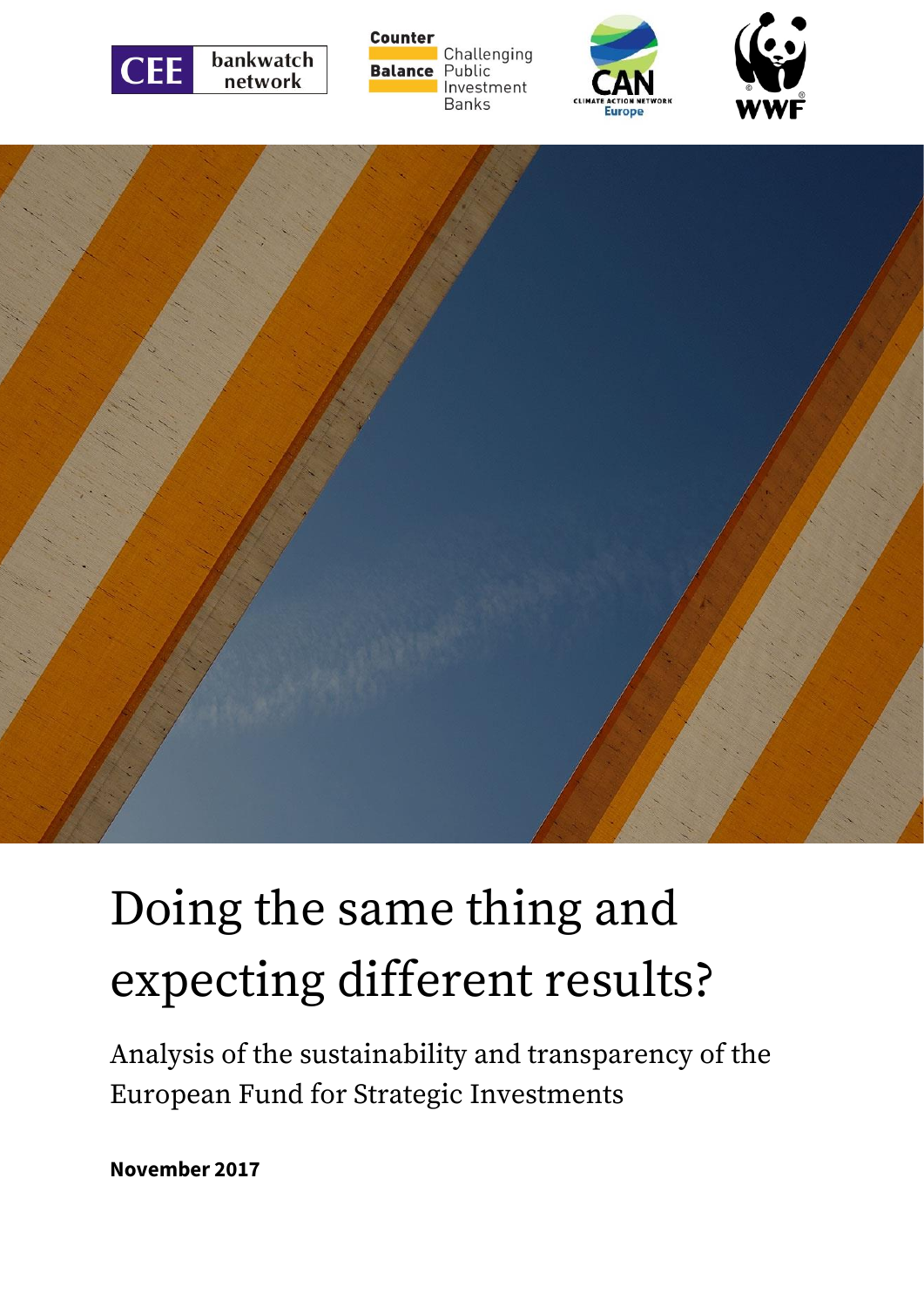### Contents

| Sustainable transport sidelined and more money for motorways and the auto industry 13 |  |
|---------------------------------------------------------------------------------------|--|
|                                                                                       |  |
|                                                                                       |  |

#### **Contact the author:**

Anna Roggenbuck EIB Policy Officer, CEE Bankwatch Network [annar@bankwatch.org](mailto:annar@bankwatch.org) Office: +48 91 831 5392

*Cover image by Dmitri Popov on Unsplash - [https://unsplash.com/photos/d\\_wagBVH0dE](https://unsplash.com/photos/d_wagBVH0dE)*



This publication has been produced with the financial assistance of the European Union. The content of this publication is the sole responsibility of CEE Bankwatch Network, Counter Balance, CAN Europe and WWF and can under no circumstances be regarded as reflecting the position of the European Union.

We thank the Open Society Initiative for Europe for its support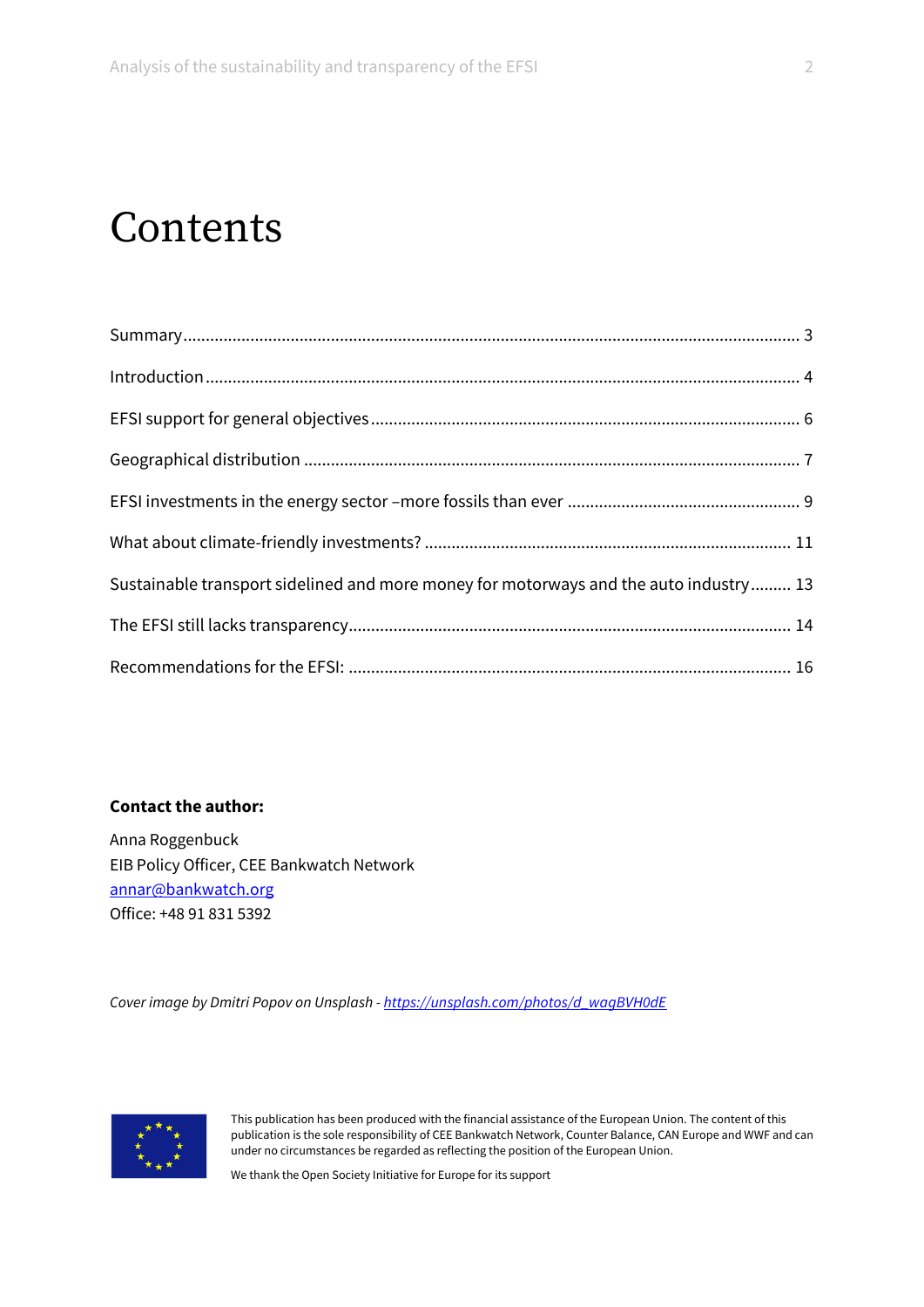### Summary

This analysis of EFSI investments evaluates operations from its start in 2015 until October 2017 and concludes that while geographical and sectoral imbalances have eased over this period, these still persist. The fund still does not meet the geographical and sectoral targets set by the EFSI Steering Committee in its Strategic Orientation document. **Concerns remain about its sustainability and transparency**.

Contrary to claims by the EIB and the European Commission the EFSI has not become a strong contributor to the fight against climate change. Over the time, since our first analysis in 2016<sup>1</sup>, the EFSI has continued the support for fossil fuels in the energy sector, it has decreased its contribution to energy efficiency whereas in the transport sector it has financed increasingly individual transport modes, including motorways.

The analysis of signed operations shows that in the energy sector, the EFSI supported almost **equal volumes of fossil fuels projects and renewable energy (EUR 1.85 billion versus EUR 2.0 billion)**. Fossil fuels investments were mainly located in Italy and contributed to the development of gas distribution networks, smart metering and gas storage.

In the transport sector, the two most supported forms of investment were **motorways and innovations in the automotive industry.** The latter was categorised under the EFSI Research and Development heading, which is partly misleading. **Sustainable public** transport like rail and urban mobility have been largely **neglected, receiving** a minor share (13 per cent) of the EFSI transport sector.

These findings are all the more concerning because only 20 per cent of EFSI financing supported projects that contribute to climate change mitigation and adaptation, whereas the EIB's standard portfolio reached the threshold of more than 25 per cent. Simply, EFSI does not do more for climate change mitigation and adaptation than the EIB's standard operations.

EFSI operations are still fraught with a concerning level of opacity: there is no distinct, **clearly identifiable and transparent functioning of the instrument**. Little information is disclosed

<sup>1</sup> Best Laid Plans, October 2016, https://bankwatch.org/sites/default/files/best-laid-plans.pdf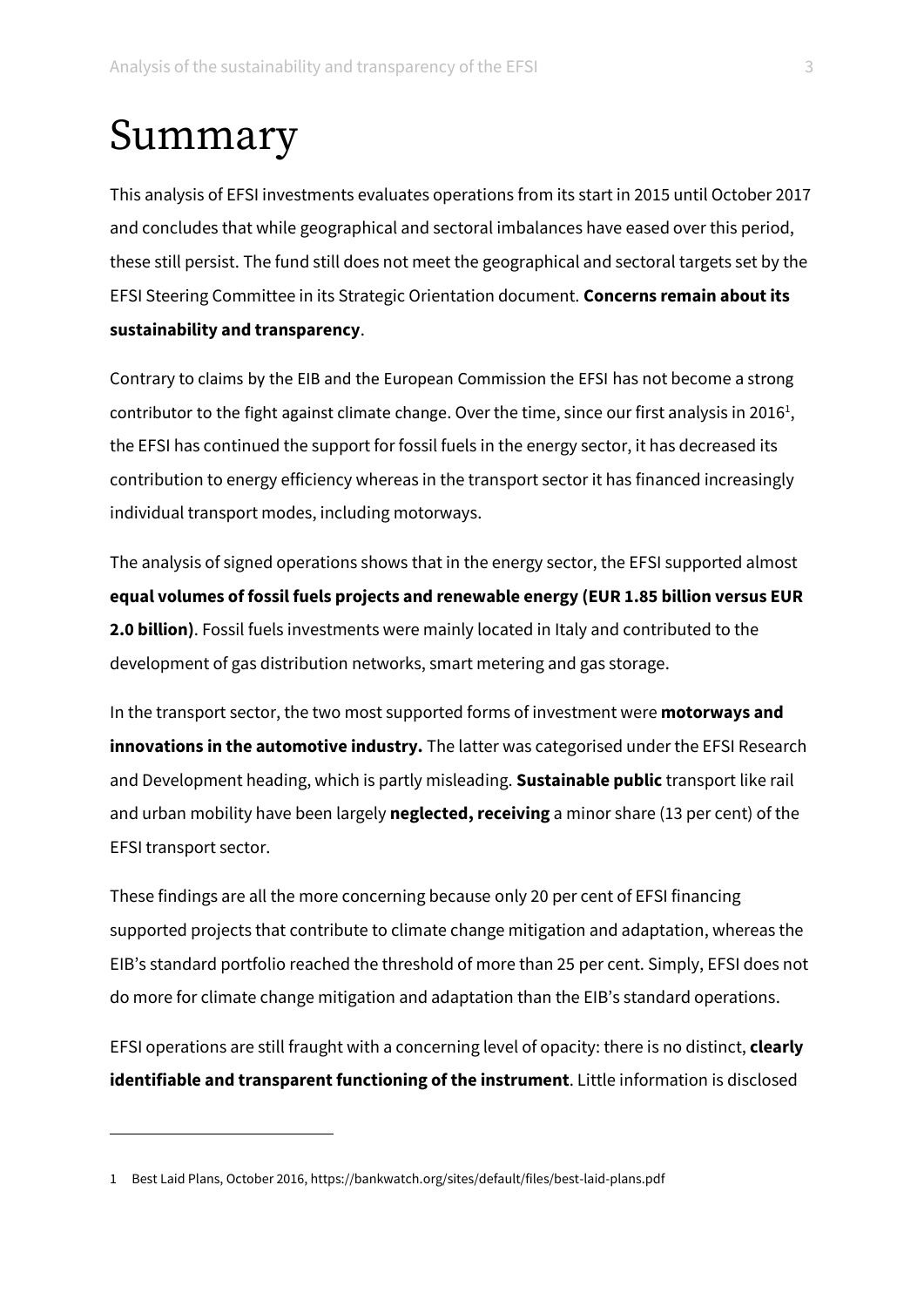regarding the merit of the projects, their expected impacts and their additionality. In many cases project summaries have not been published. Scoreboards against which the projects are assessed are not published even after a loan agreement is finalised. Moreover, the EFSI portfolio on the EIB website is not compatible with the list of investment approvals available from the Investment Committee.

### Introduction

The European Fund for Strategic Investments (EFSI) was launched in spring 2015 jointly by the European Commission and the EIB Group – the European Investment Bank and European Investment Fund – to "mobilise private investments and catalyse new projects that implement strategic, transformative and productive investments with high economic, environmental and societal added value"<sup>2</sup>. Since January 2016, EFSI has operated at its full capacity, with its governing bodies established.

In autumn 2016 CEE Bankwatch Network, Climate Action Network Europe, Counter Balance, Friends of the Earth Europe and WWF conducted the first analysis of the fund's additionality and added value under the so-called 'Infrastructure and Innovation Window' managed by the EIB. The report concluded that EFSI failed in its objectives of sustainability, geographical distribution, additionality and transparency and called for necessary reforms in the new EU regulation that would extend EFSI operations until 2020<sup>3</sup>.

The recommendations called for improving the sectoral and geographical balance of EFSI investments and to enhance cohesion and sustainable development objectives; to re-direct investments from high-carbon operations in the transport and energy sectors to those that are 100 per cent climate-proof; to ensure that EFSI investments do not crowd out or replace conventional EIB financing but instead provide additional support, especially for energy efficiency projects; and last but not least to provide transparent justification of the addedvalue and additionality for EFSI projects.

<sup>2</sup> http://ec.europa.eu/priorities/jobs-growth-and-investment/investment-plan\_en

<sup>3</sup> Best Laid Plans, October 2016, <https://bankwatch.org/sites/default/files/best-laid-plans.pdf>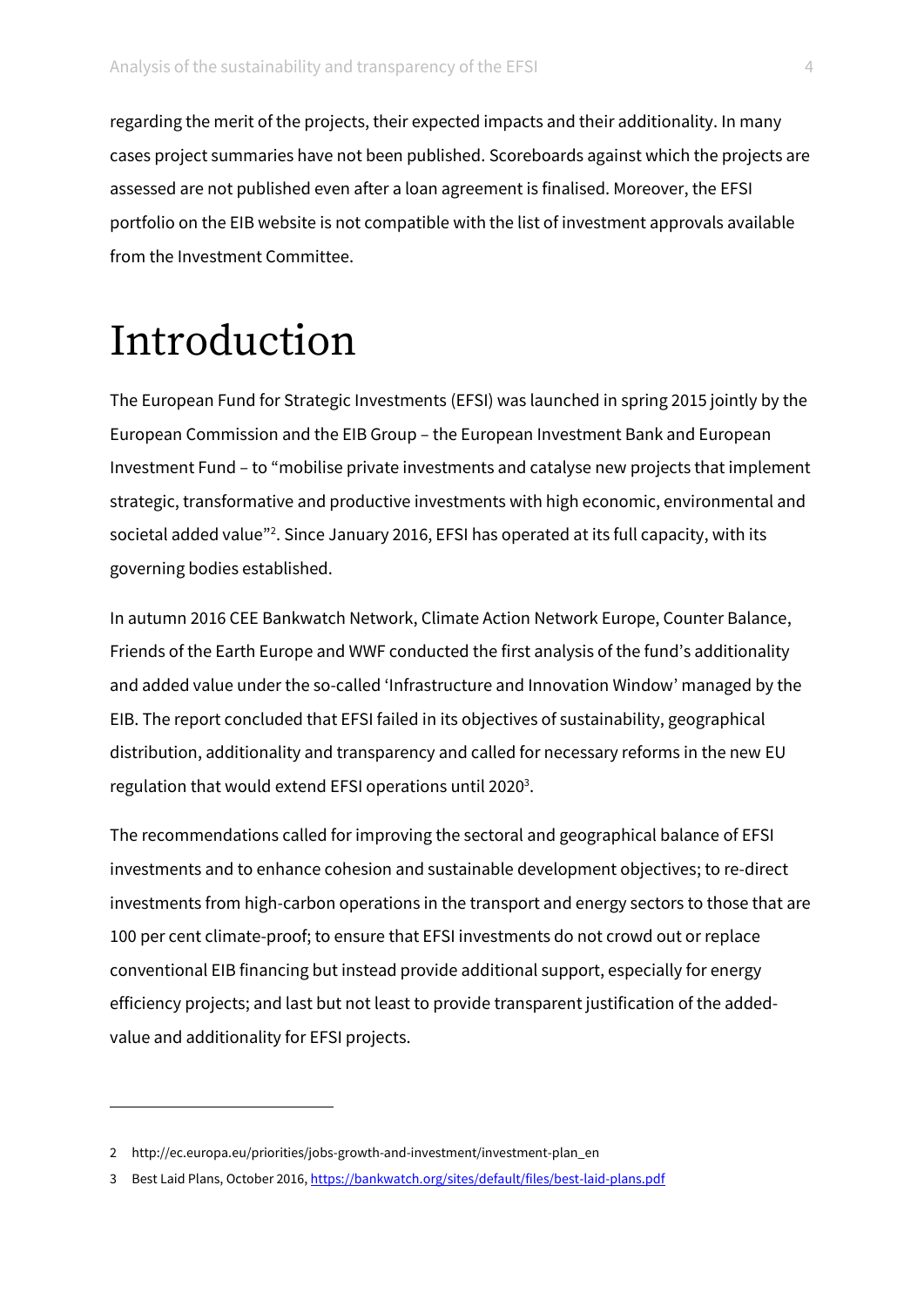In the same vein, the European Parliament offered similar conclusions regarding sectoral and geographical imbalances, additionality and transparency in its report on the implementation of EFSI<sup>4</sup>.

In September 2016 the European Commission put forward a new legislative proposal to extend the EFSI until 2020 ('EFSI 2.0'), with several adjustments to the existing regulation including:

- a more detailed definition of additionality;
- an additional focus on projects that contribute to halting climate change in line with the objectives of the Paris Agreement, in particular those that support energy efficiency;
- increased transparency through the publication of the scoreboard of indicators for signed operations; and
- an alignment with the principles of tax good governance.

This proposal has been met with criticism. The European Court of Auditors (ECA) said the legislation was not evidence-based, because it lacked a comprehensive impact assessment and followed too soon after EFSI was initiated for any economic, social and environmental impacts to be measured and for any conclusions to be drawn about whether EFSI is achieving its objectives<sup>5</sup>. However the regulation to extend EFSI beyond 2018 is expected to enter into force by the end of this year.

This briefing looks into the issues of geographical distribution, sustainability and transparency of EFSI investments after two years, by evaluating the signed operations under the 'Infrastructure and Innovation Window' until 6 October 2017<sup>6</sup>.

### Methodological note

<u>.</u>

The EFSI regulation indicates seven eligible sectors that the EFSI should support<sup>7</sup>. However, an additional category, 'mixed infrastructure', was created by the authors of the briefing for

<sup>4</sup> Report on the implementation of the European Fund for Strategic Investments (2016/2064(INI)), 22 May 2017

<sup>5</sup> Opinion No 2/2016 concerning the proposal for a Regulation of the European Parliament and of the Council amending Regulations (EU) No 1316/2013 and (EU) 2015/1017 and the accompanying Commission evaluation in accordance with Article 18(2) of Regulation (EU) 2015/1017 — EFSI: an early proposal to extend and expand

<sup>6</sup> <http://www.eib.org/efsi/efsi-projects/index.htm>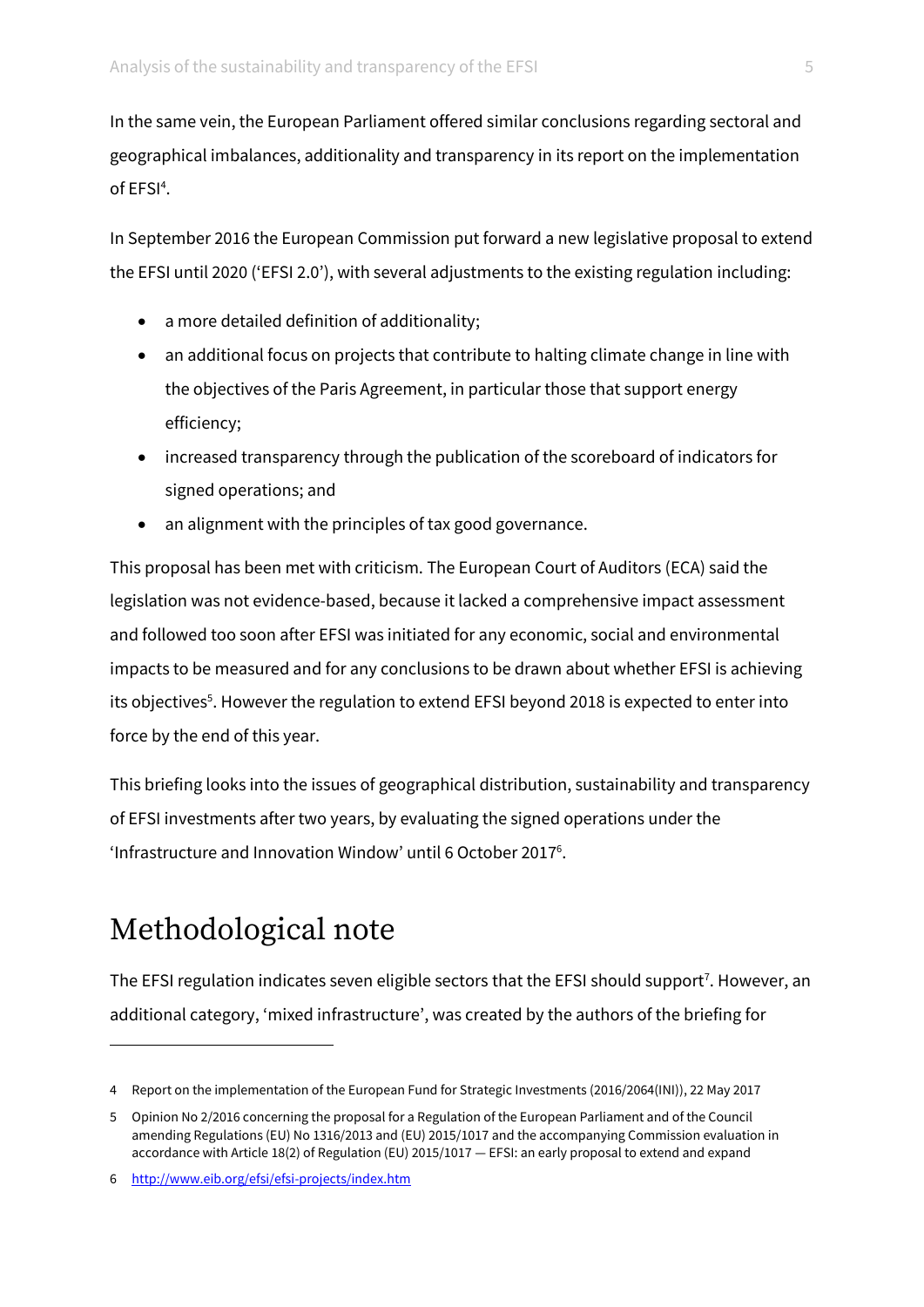operations that could not be assigned to any of the eligible sectors due to scarcity of information and nature of these investments. While the EFSI Steering Board's Strategic Orientation asserts that the EIB classifies each operation in the eligible sectors or areas in a mutually exclusive manner, in reality it often classifies one operation into several sectors<sup>8</sup>. In such cases, categorisation for this analysis was based on additional research when feasible. Therefore, the EFSI sectoral distribution in this analysis can differ to some extent with the results of similar analyses presented by the EIB or the European Commission.

### EFSI support for general objectives



*Figure 1. Volume of EFSI guarantees for general objectives, %, 2015 - 2017*

In order to avoid excessive sectoral concentrations, the EFSI Steering Board has set an indicative concentration limit of 30 per cent of signed operations in any one sector under the Infrastructure and Innovation Window<sup>9</sup>. Figure 1 shows that the limit has been exceeded in the

 $\overline{a}$ 

<sup>7</sup> Regulation (EU) 2015/1017 of the European Parliament and of the Council of 25 June 2015 on the European Fund for Strategic Investments, the European Investment Advisory Hub and the European Investment Project Portal, Art. 9.2

<sup>8</sup> Steering Board EFSI Strategic Orientation, update June 2017

<sup>9</sup> Infrastructure and Innovation Window, a pillar of the EFSI for guaranteeing operations of the European Investment Bank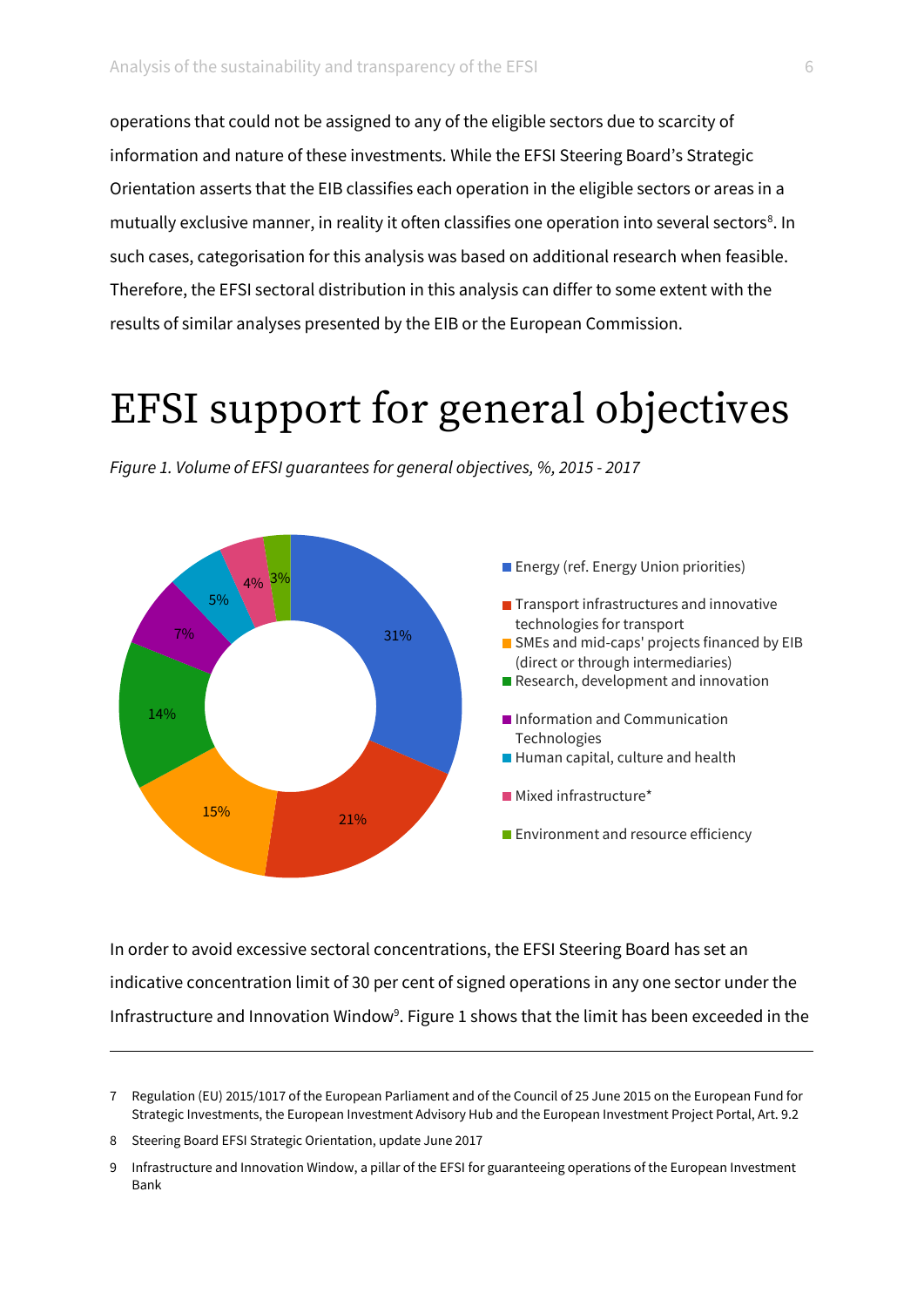energy sector, and the environment and resource efficiency sector received the least amount of funds. In comparison to our previous analysis in 2016, the balance in EFSI sectoral coverage has increased in particular for small and medium enterprises.

### Geographical distribution

Slovenia is the only EU country where the EFSI has not supported any investment under the Infrastructure and Innovation Window. In line with the Steering Board concentration limits, the share of investments in any three Member States together should not exceed 45 per cent of the total EFSI portfolio. This limit has been established on a very conservative level, given that the EIB's standard investment pipeline does not exceed this threshold. Figure 2 shows that the three states with the highest EFSI investments level are Italy, France and Spain. EFSI has concentrated approximately 40 per cent of the volume of its guarantees in those three states.



*Figure 2. Volume of EFSI guarantees in EU states, EUR million, 2015 - 2017* 

In comparison to our first analysis, EFSI contributions to projects in the least-developed EU countries that receive Cohesion Funds have slightly increased, but still half of EFSI financing in these countries was located in just one, Poland.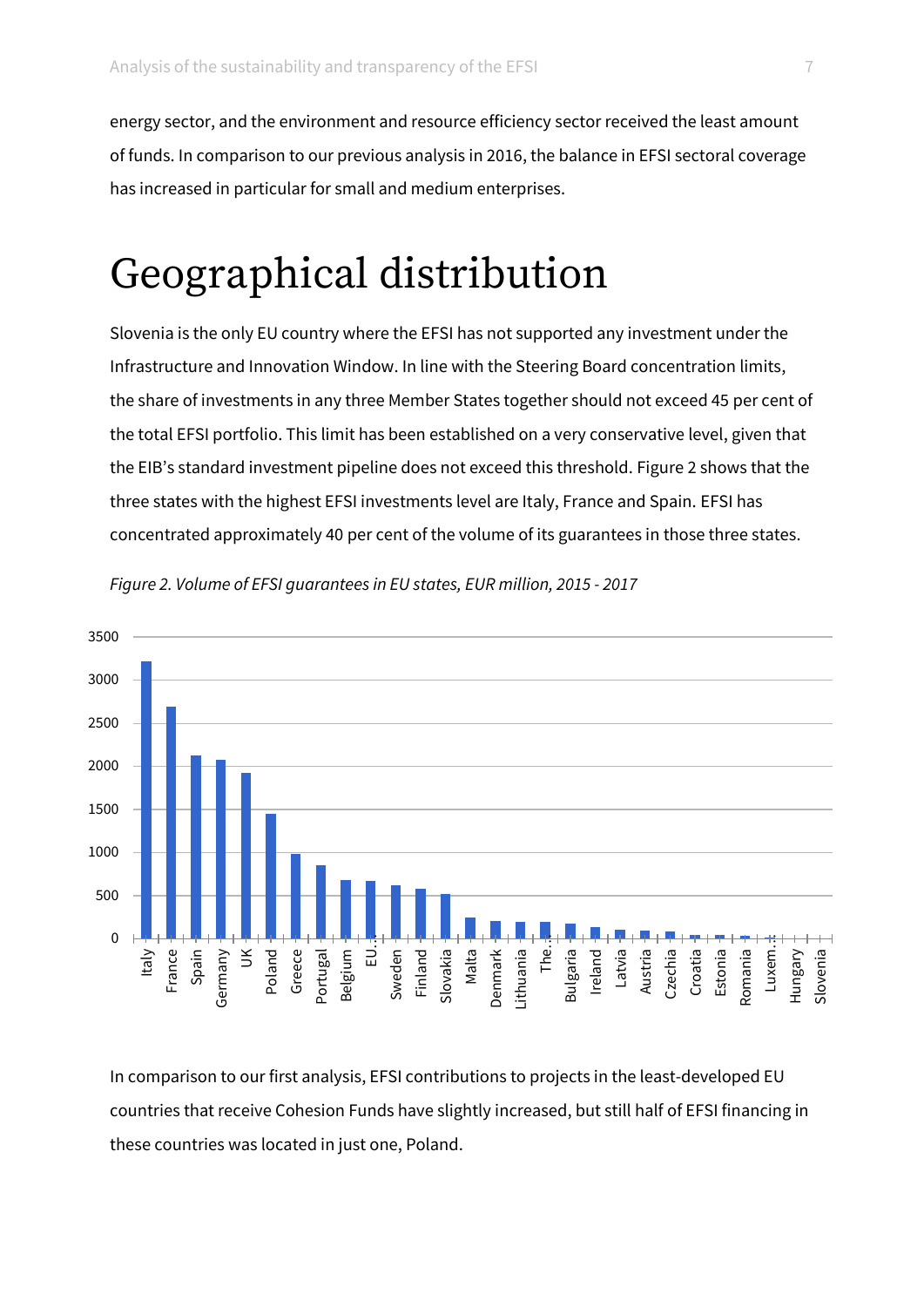#### *Figure 3. Volume of EFSI guarantees in EU countries, %, 2015 - 2017*



#### EFSI geographical concentration, volume of operations

In its most recent communication on the results of the EFSI, the Commission ranked the geographical distribution of EFSI investments as a proportion of a country's GDP. The top ten beneficiaries of the program measured in this way were Estonia, Bulgaria, Portugal, Greece, Spain, Finland, Lithuania, Latvia, Italy, and Poland<sup>10</sup>.

By this metric, we find that in Estonia only three operations received EUR 40 million, including the Tallinn Airport upgrade guaranteed up to EUR 30 million. In Latvia, also among the top ten beneficiaries, of EUR 108 million in EFSI guarantees, only EUR 3 million went for private investment. In Latvia EFSI guaranteed loans have entirely crowded out the EIB's standard operations, which between 2014 and 2015 triggered over EUR 6 billion investment, several times more than mobilised by the EFSI.

Moreover, the EFSI Regulation also provides a set of indicators for assessing the potential impact on economic disparities within the EU and its long-term growth potential. While the mobilisation of additional investment is one of the goals of the fund, there are also other key

<sup>10</sup> Investment Plan results[, https://ec.europa.eu/commission/priorities/jobs-growth-and-investment/investment-plan](https://ec.europa.eu/commission/priorities/jobs-growth-and-investment/investment-plan-europe-juncker-plan/investment-plan-results_en)[europe-juncker-plan/investment-plan-results\\_en](https://ec.europa.eu/commission/priorities/jobs-growth-and-investment/investment-plan-europe-juncker-plan/investment-plan-results_en)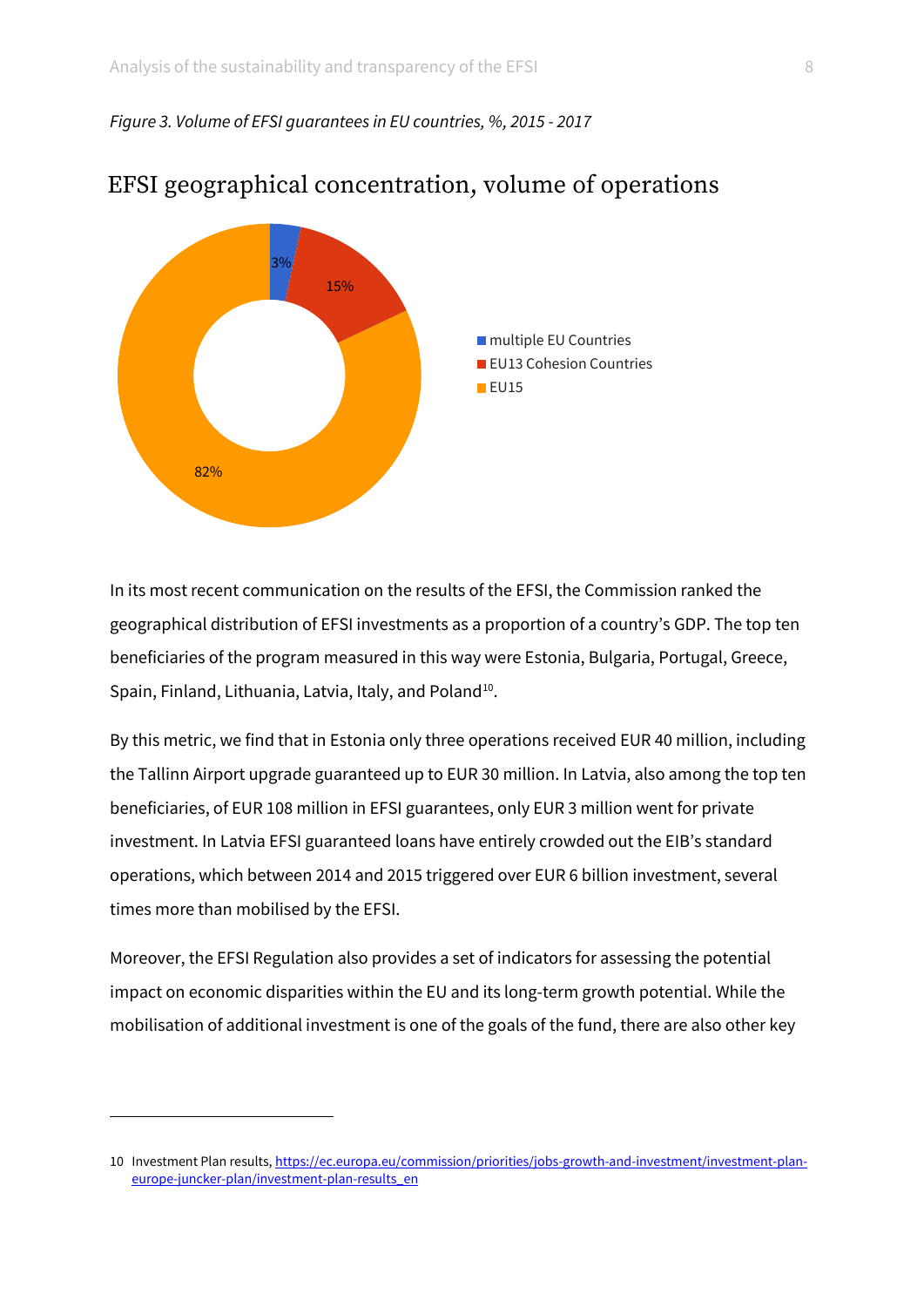performance indicators such as the mobilisation of private capital or the macroeconomic impact of investments against which EFSI should be assessed.

The European Court of Auditors warned that EFSI's multiplier effect is overstated due to a flawed methodology and instead proposed to align it with the methodology suggested by the OECD. It also recommended using the new methodology to produce the key performance indicators for the EFSI that would show the extent to which it attracted private capital $^{11}$ .

### EFSI investments in the energy sector –more fossils than ever

The energy sector received the lion's share of EFSI guarantees, with more than EUR 6.3 billion. There are concerns about whether the fund has contributed enough to achieving the EU's long-term objectives to decarbonise the energy sector. Our previous assessment showed that by the end of 2016, the EFSI had granted, both in approved and signed operations, EUR 1.8 billion for fossil fuel infrastructure projects (mostly gas), which leveraged at least EUR 5 billion in additional investment into this type of infrastructure.

The latest analysis of signed operations shows that by the end of September 2017, EFSI had financed almost the same amount of fossil fuels-based projects as renewable energy ones: fossil fuels received EUR 1.85 billion and renewables EUR 2 billion.

Almost 60% of fossil fuel investments were located in Italy, and the rest in the UK, Germany, Spain and Portugal. Gas infrastructure prevailed among those eleven investments, particularly new gas transmission and distribution networks and gas metering. In addition, almost two thousand kilometres of gas and oil pipelines were constructed or renewed under the category of SMEs and mid-caps<sup>12</sup>. Such an unbalance had been seen in the EIB's standard project

<sup>&</sup>lt;sup>11</sup> EFSI: an early proposal to extend and expand, Opinion No 2/2016 concerning the proposal for a Regulation of the European Parliament and of the Council amending Regulations (EU) Nos 1316/2013 and 2015/1017, European Court of Auditors, 2016

 $12$  EFSI 2016 Report from European Investment Bank to the European Parliament and the Council, http://www.eib.org/attachments/strategies/efsi\_2016\_report\_ep\_council\_en.pdf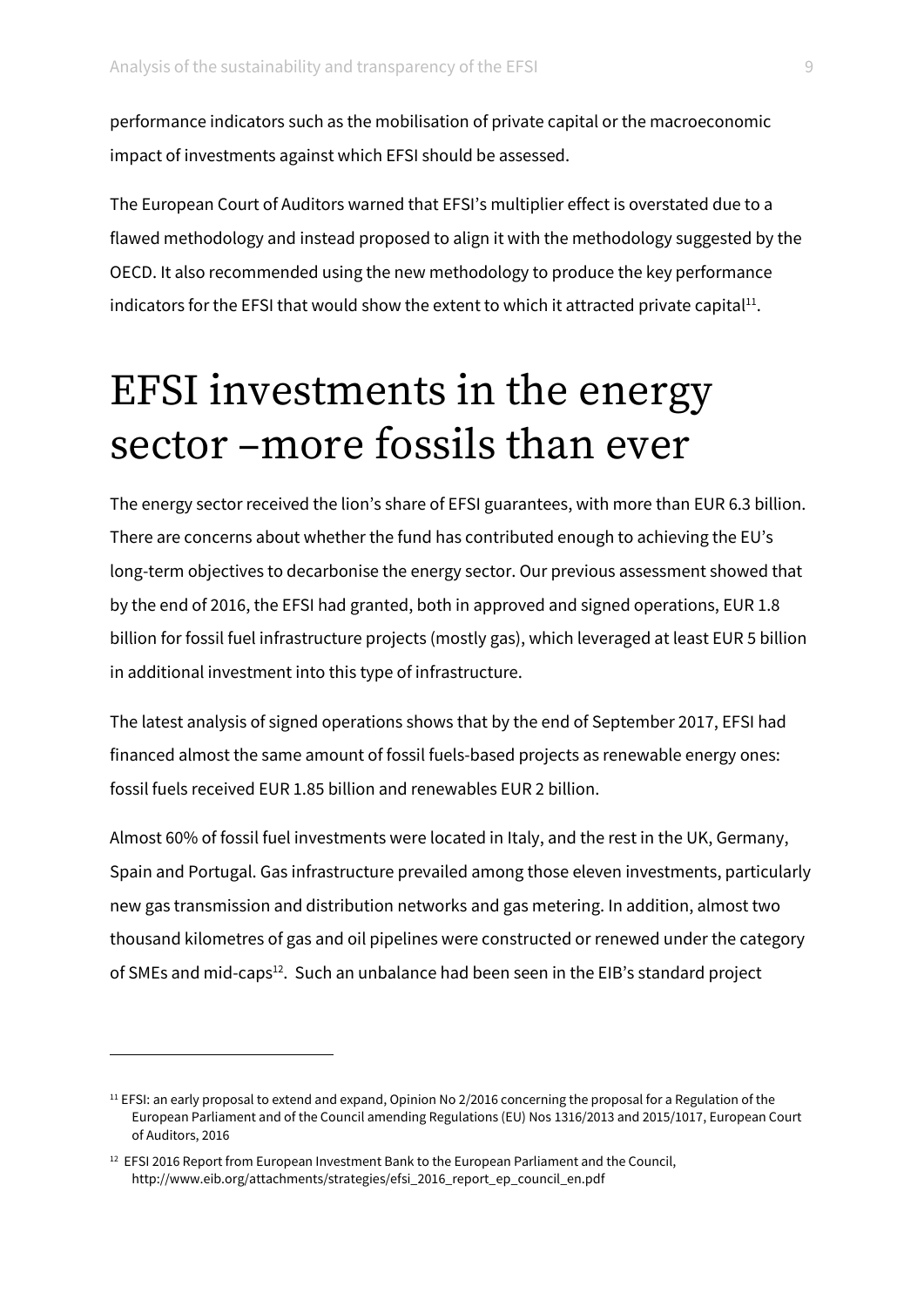pipeline, which last year supported twice as many renewables as fossil fuel projects<sup>13</sup>. Only 16 per cent (EUR 1 billion) of EFSI guarantees in the energy sector targeted energy efficiency. These projects included the construction of new 'near-zero' buildings and projects to modernise existing buildings. The rather limited share of investments in energy efficiency can partially be explained by the fact that some of these investments fall into other categorisations. Complete data on the volume of EFSI guarantees in support of energy efficiency can be found in the EIB's climate action report which covers also energy efficiency components of projects from the remaining sectors $14$ .



*Figure 4. EFSI energy sector, %, 2015 - 2017* 

<u>.</u>

In the proposal to extend the EFSI beyond 2018, the Commission called for the EFSI to contribute to achieving the long-term objectives of the Paris Agreement<sup>15</sup>. One of the ideas put forward by the Commission was to establish a threshold of 40 per cent for climate financing under the Infrastructure and Innovation Window. But as the EFSI continues to invest in fossil fuels, a 40 per cent climate target should go hand in hand with a ban on fossil fuel financing.

<sup>13</sup> https://bankwatch.org/publication/the-winners-and-losers-of-climate-action-at-the-european-investment-bank

<sup>&</sup>lt;sup>14</sup> This analysis of EIB's climate action investments with the support of EFSI is based on EIB's database of climate action projects disclosed on request of CEE Bankwatch Network

<sup>15</sup> COM(2016) 597 final, 14.09.2016, Proposal for a REGULATION OF THE EUROPEAN PARLIAMENT AND OF THE COUNCIL amending Regulation (EU) 2015/1017 of the European Parliament and of the Council of 25 June 2015 on the European Fund for Strategic Investments, the European Investment Advisory Hub and the European Investment Project Portal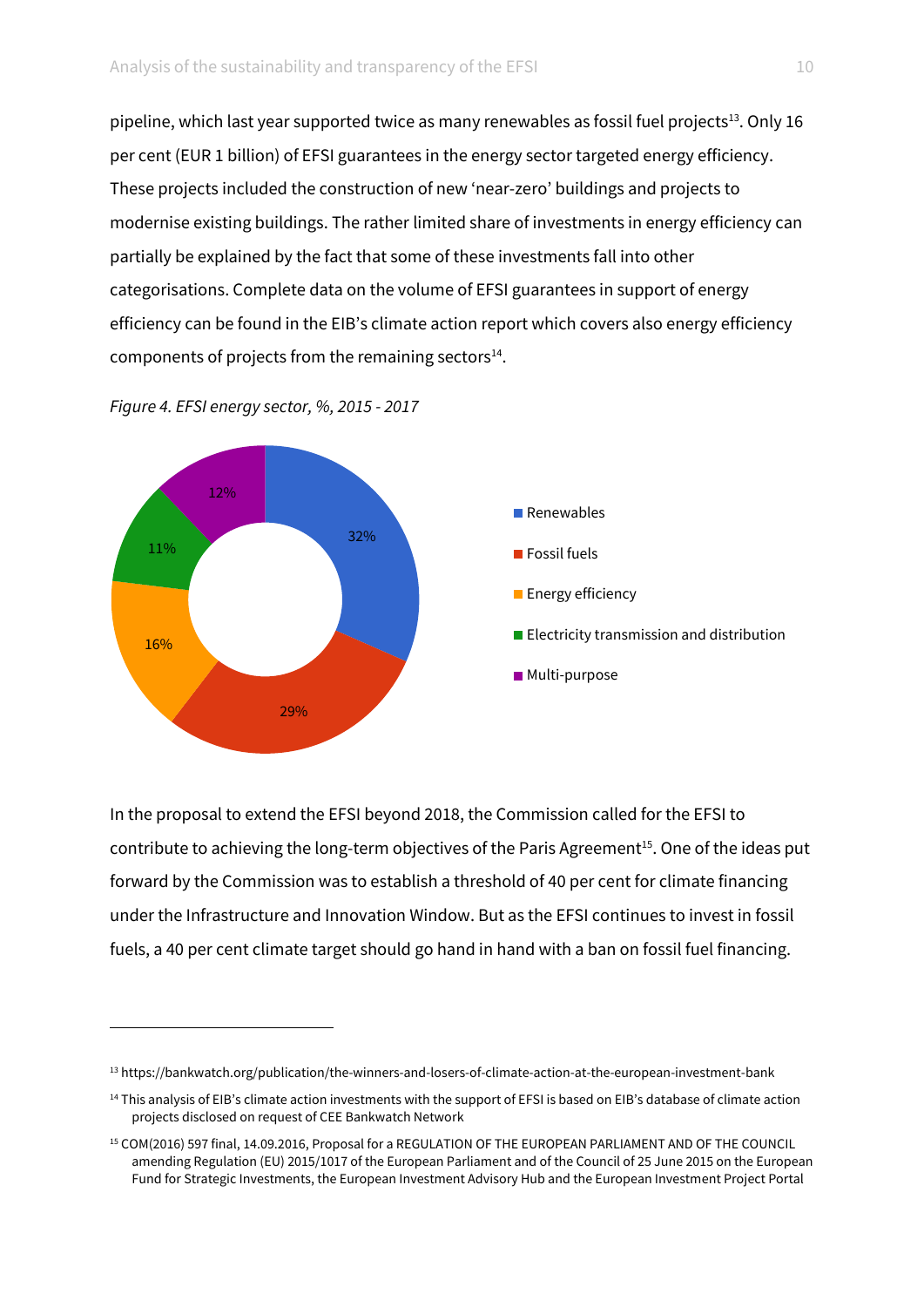## What about climate-friendly investments?

As the EFSI was created to address a lack of willingness by the private sector to take on more risk and to open financing opportunities for projects that would otherwise struggle to benefit from adequate funding, it should in theory be the ideal tool to reverse the negative trends noted above. For instance, energy efficiency is specifically mentioned as an area that the EFSI should support<sup>16</sup>.



*Figure 5. EIB climate action loans by category, volume of loans, %, 2016*

In 2016, EFSI guaranteed loans worth EUR 12.5 billion<sup>17</sup>. Surprisingly, only 20 per cent, or EUR 2.5 billion, contributed to climate change mitigation and adaptation, whereas the EIB's standard portfolio reached more than 25 per cent. In Cohesion countries, EFSI guaranteed EUR 2 billion in financing, but less than 13 per cent were investments into climate change

<sup>16</sup> Commission Delegated Regulation (EU) 2015/1558 of 22 July 2015 supplementing Regulation (EU) 2015/1017 of the European Parliament and of the Council by the establishment of a scoreboard of indicators for the application of the EU guarantee http://eur-lex.europa.eu/legal-content/EN/TXT/PDF/?uri=CELEX:32015R1558&from=EN

<sup>17</sup> The number refers to signed loans in 2016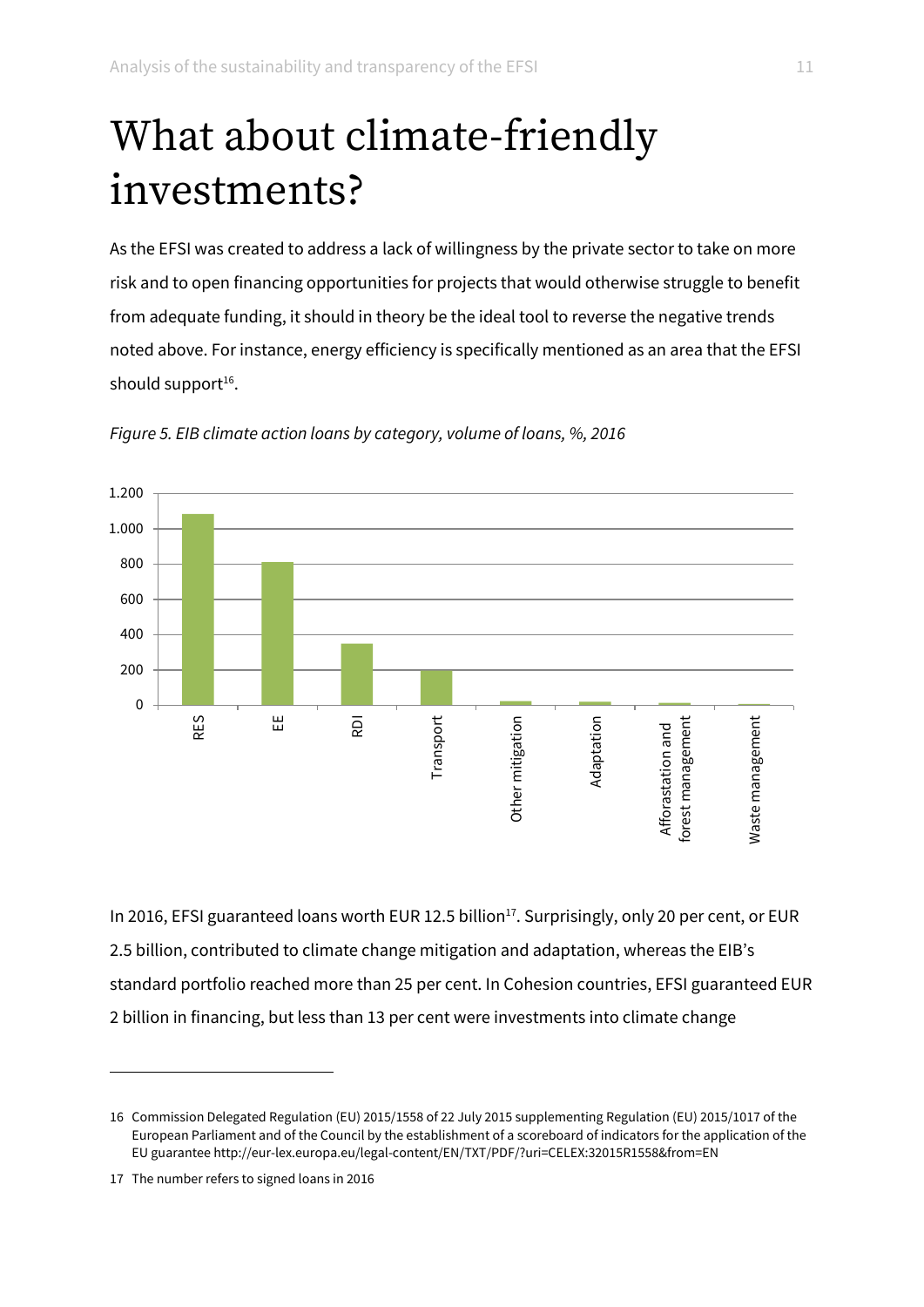mitigation or adaptation. This is significantly less than what the bank achieved within its standard portfolio and far from what one might expect from an innovative risk instrument.

Figure 5 presents EIB support for climate action under the EFSI. What distinguishes EFSI support from the EIB's overall climate action is that renewable energy sources and energy efficiency were prioritized over sustainable transport in the EIB's standard climate action portfolio. These two sectors constitute over 75 per cent of EFSI climate action, while transport less than 8 per cent.

Among thirteen energy efficiency projects, two concerned investments into the more efficient use of fossil fuels, including the Kiel CHP gas power plant and the Raffinery di Milazzo. The majority of energy efficiency investments concerned the construction of new buildings, including 'near-zero energy' buildings and new housing in urban areas.

EFSI support for climate action projects in 2016 was concentrated in just a few EU states, while as many as eight countries did not receive any financing.



*Figure 6. EFSI climate action in 2016 in EU states, million EUR*

86 per cent of EFSI support for renewable energy in 2016 was concentrated in just four countries – Belgium, UK, Lithuania and France – while 80 per cent of EFSI lending for energy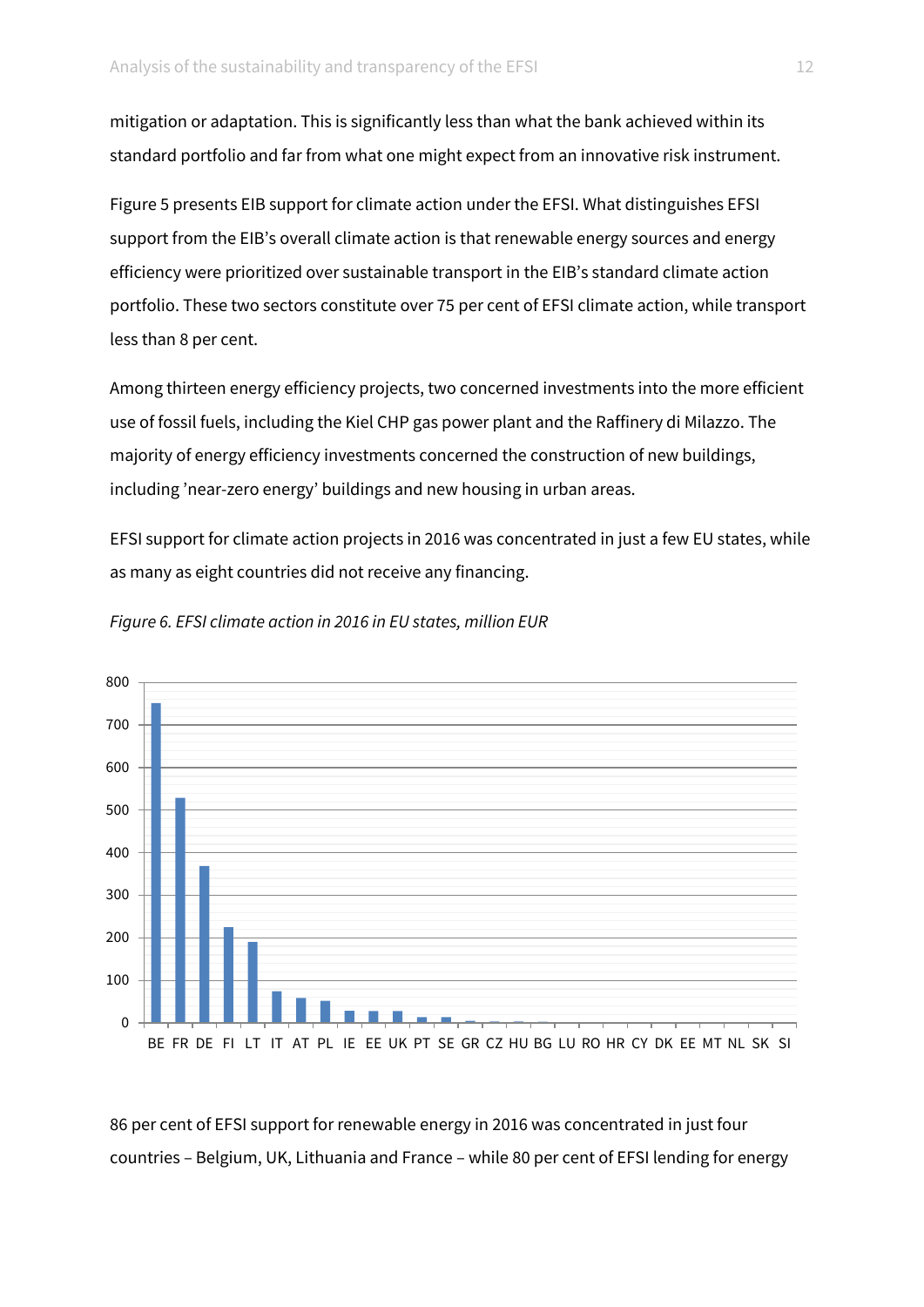efficiency was located in France, Finland and Germany. Not only was the EFSI climate action in 2016 at a disappointingly low-level, it was also concentrated in a limited number of countries. Both issues require urgent attention from the EFSI governing bodies.

### Sustainable transport sidelined and more money for motorways and the auto industry

In response to a critique that in its initial stage the EFSI overwhelmingly supported motorways via public-private partnerships, the Commission suggested that the EFSI should be better aligned with the EU's priorities regarding the Trans-European-Networks (TEN) and the Paris Agreement, for example by avoiding support to motorways unless for private investment in Cohesion countries<sup>18</sup>.

*Figure 7. Volume of EFSI operations in transport infrastructure and innovative technologies, %, 2015 -2017* 

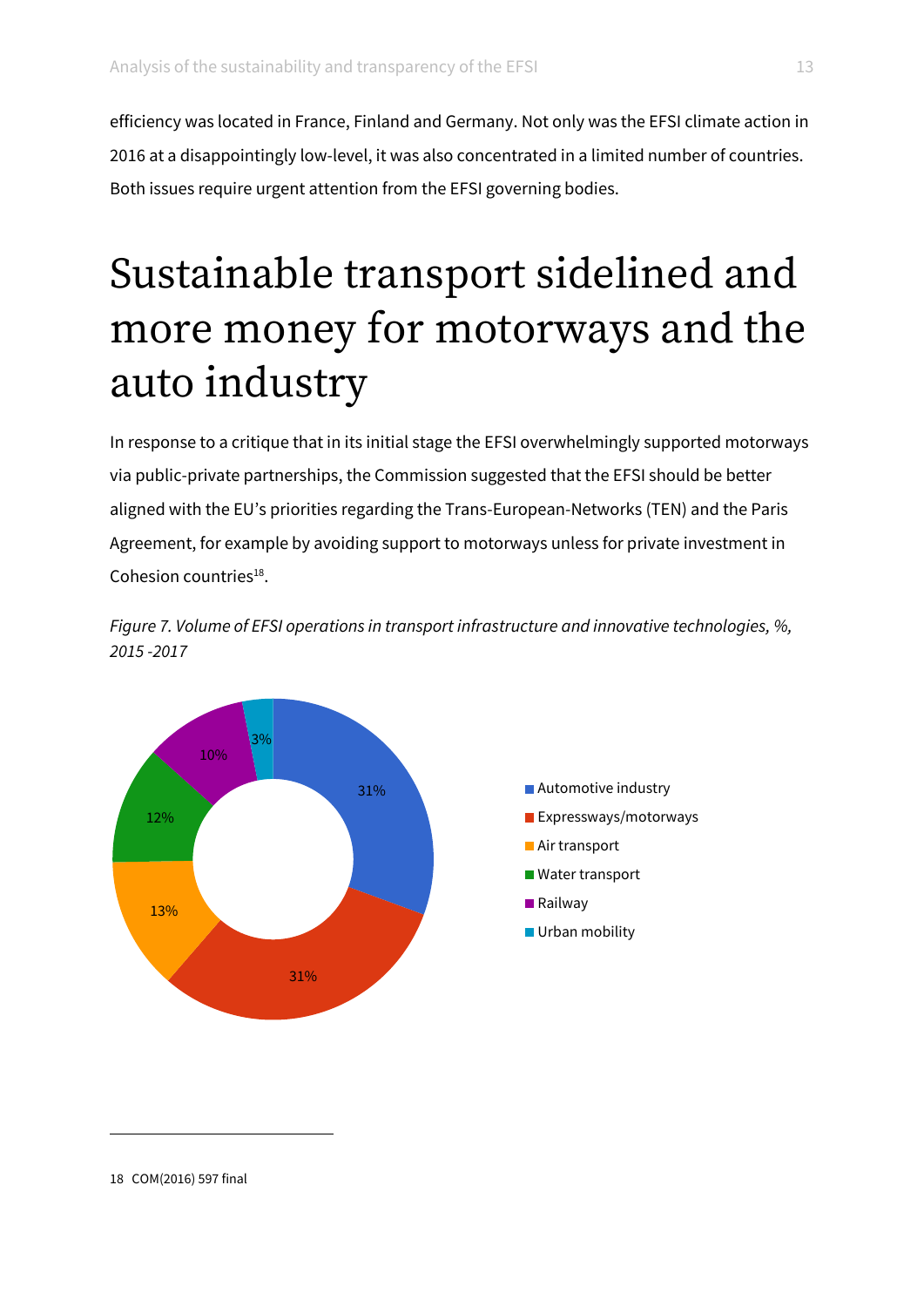By October 2017 the share of motorway projects supported by EFSI (EUR 4.2 billion) had reached 31 per cent, with an additional equal share going to operations supporting the automotive industry. In addition, eight motorway projects approved by the EFSI Investment Committee are awaiting signature, two apiece in France, Germany and the Netherlands, and one in Latvia and Lithuania. The EFSI also has not changed its bias towards large-scale PPP investments in countries with developed markets. The 'EFSI 2.0' should bring a significant change in this pattern only if it adopts the Commission proposal to limit motorways financing.

Automotive industry projects have also been supported generously with EUR 1.2 billion in guarantees. Several of these operations were categorised by the EIB as Research and Development, whereas the EFSI regulation combines transport infrastructure and innovative technologies for transport in one category. These projects concern the development of more efficient car engines, powertrains or various components for vehicles.

The EFSI became a successor to the now notorious EIB action for clean transport. Initiated in 2009, billions of euros were disbursed to European carmakers under the umbrella of the European Clean Transport Facility for cutting carbon emissions but which instead rigged emission tests<sup>19</sup>.

As with the energy sector, EFSI support for the transport sector requires better alignment with the objectives of the Paris Agreement. Europe will not manage to decarbonise its economies if it continues to use the EFSI and other forms of public finance in support of motorways, the automotive industry and air transport.

### The EFSI still lacks transparency

While the transparency of EFSI governing bodies has improved thanks to the publication of minutes of meetings, information at the project level remains extremely limited.

The EFSI regulation requires that the Investment Committee takes decisions in a transparent and independent manner, whereas the EIB was required to establish the EFSI as a distinct,

<sup>19</sup> Volkswagen's emissions scandal and the EU's bank, https://bankwatch.org/project/volkswagens-emissions-scandaland-the-european-investment-bank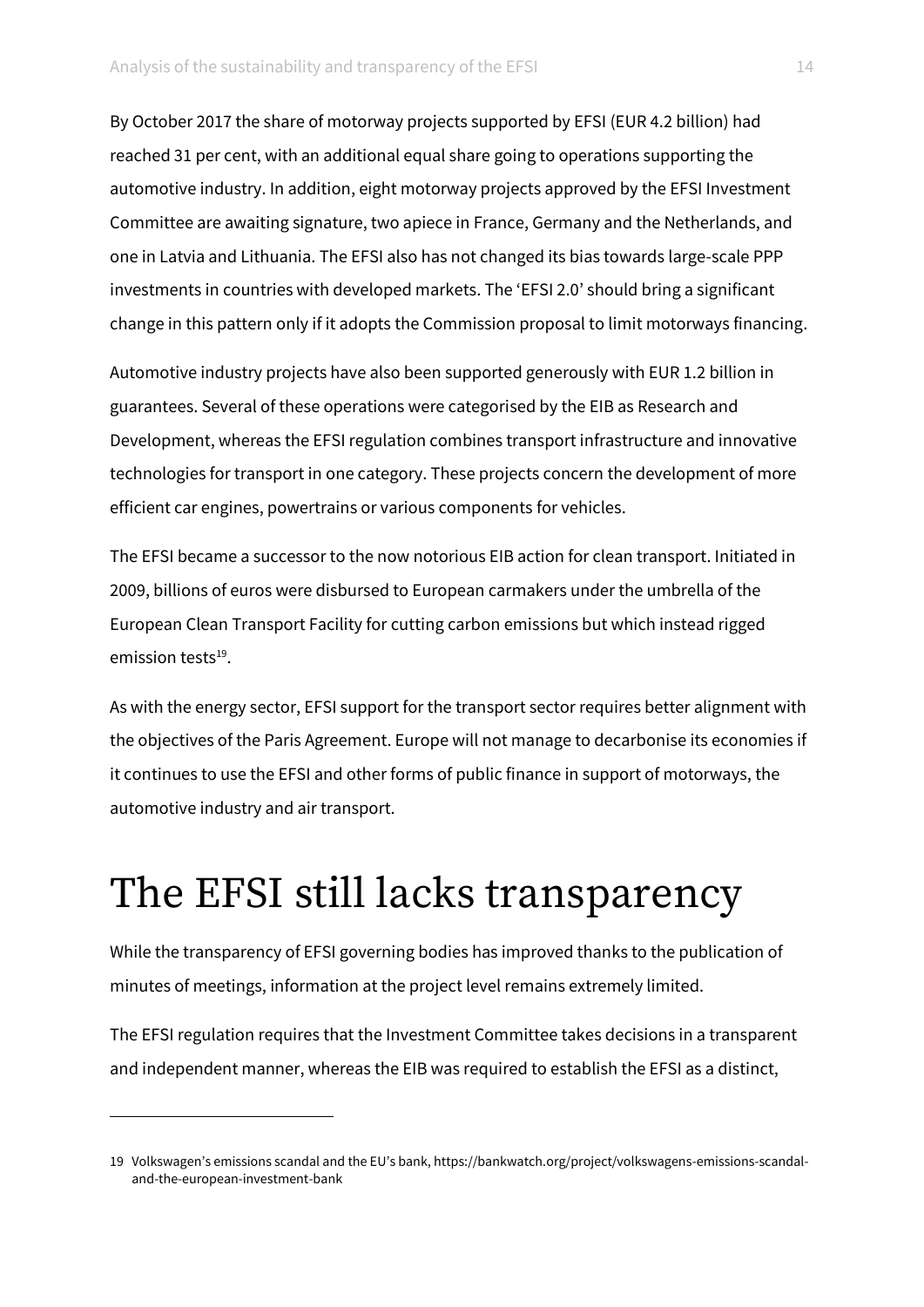clearly-identifiable and transparent facility with operations that are clearly distinguished from others at the EIB.

Unfortunately there is still no clarity about how these requirements are being fulfilled by the EIB and the EFSI governing bodies. Little information is disclosed regarding the merit of the projects, their expected impacts and their additionality.

In order to address this situation, the European Parliament urged to achieve the highest levels of transparency and institutional accountability by ensuring the proactive public disclosure of exhaustive and sound budgetary information and access to financial data related to projects funded by the EIB<sup>20</sup>. The European Court of Auditors also concluded that accountability and transparency concerns remain when decisions of the Investment Committee do not explain the rationale for granting an EU guarantee, the project's additionality or the added-value of the EU for a particular operation. It noted scoreboards for the approved operations are not published and that the EIB published only basic (sometimes outdated) information with respect to EFSI operations $^{21}$ .

Although the idea of publishing scoreboards used by the Investment Committee for assessing projects was proposed by the Commission for the EFSI extension act and the Court of Auditors welcomed this proposal, still such documents were not published even for projects financed in previous years. In general there is scarce information published in regards to individual projects, and many do not even include the project summaries that the EIB publishes for its standard operations. Existing project summaries do not include information about EFSI support.

The EFSI's operational pipeline also lacks transparency. Many projects simply disappeared from the pipeline without a trace. This applies especially to projects that were approved but not signed. For example, while one EFSI Investment Committee document lists projects approved on 13 June 2016, two of these projects are missing in the current EFSI pipeline – Wind Turbine RDI (Germany) and Biomass Plants (Portugal). The 2016 EIB's EFSI report to the parliament and the European Council stated that in 2016, the Investment Committee met ten

1

<sup>&</sup>lt;sup>20</sup> European Parliament resolution of 28 April 2016 on the European Investment Bank (EIB) – Annual Report 2014 (2015/2127(INI))

 $21$  EFSI: an early proposal to extend and expand, Opinion No 2/2016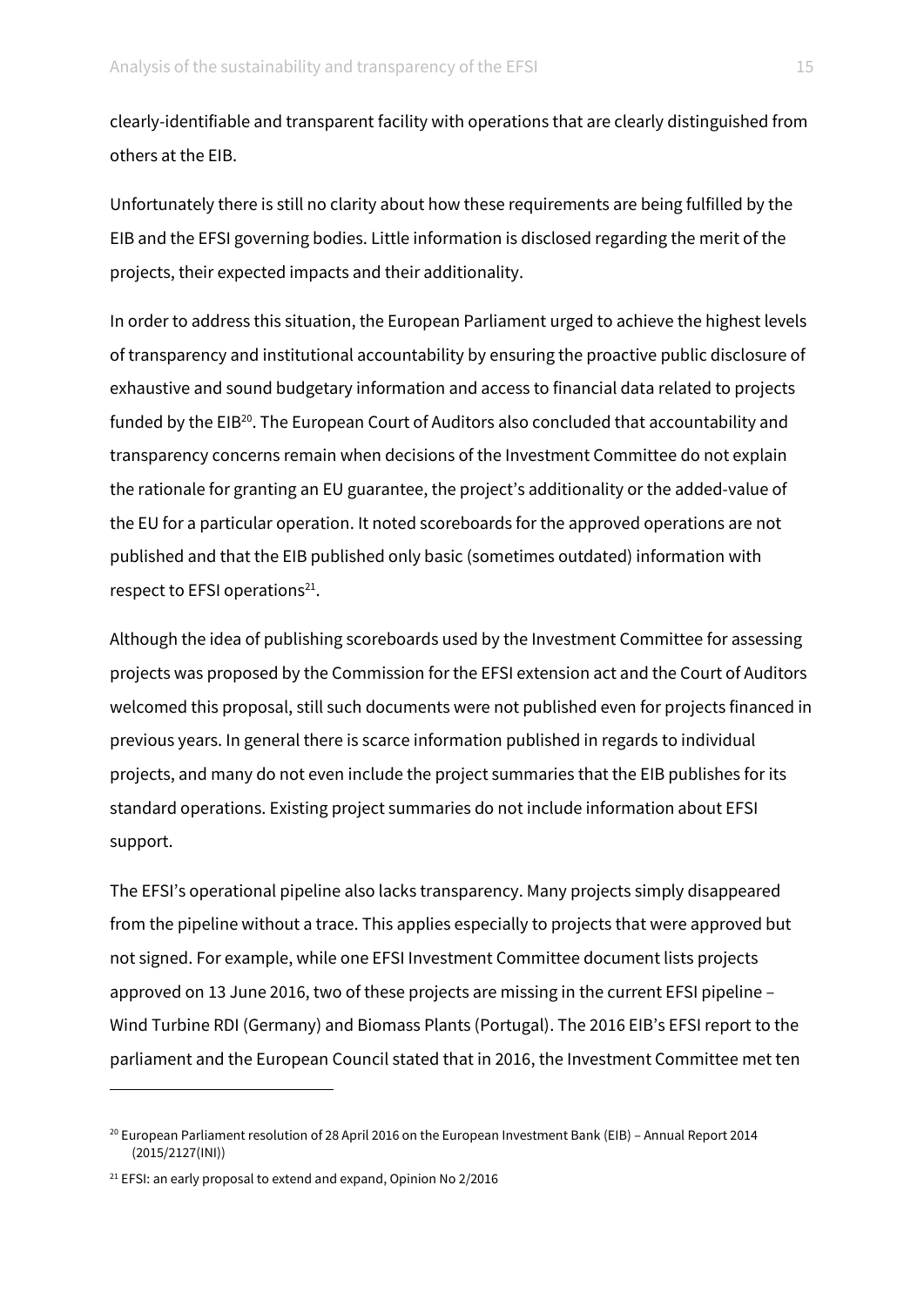times and approved more than 150 operations. The same report however lists only 121 operations approved and signed by the end of 2016, including approved projects as well as projects approved in 2015 by the Commission.

At the end of September 2017 there were 314 projects on the EFSI pipeline under both categories of approved and signed operations, together with 30 projects under 'preapprovals.' However the EFSI Investment Committee lists only 218 projects approved between January 2016 and September 2017 including those that were removed from EFSI pipeline. This gap of around one hundred projects cannot be justified by the Commission approvals in 2015 before the Investment Committee was established.

In 2015 the EIB pre-financed ten projects with an EFSI guarantees<sup>22</sup>. Although there are no indications in 'Decisions taken by the EFSI Investment Committee' that these documents were redacted, it seems they may not include information on all the projects that were actually approved by the Committee.

The assignment of operation to categories under the regulation also remains unclear. For example, there were several projects in the automotive sector categorized as 'research and development' rather than 'innovative technologies for transport'. In addition, the categorisation is not being done in a mutually exclusive manner, as the value of guarantee under each category is not provided. This prevents public scrutiny, especially in regards to indicative limits for sectoral concentration established by the Steering Committee.

### Recommendations for the EFSI:

- Exclude all support to fossil fuel projects, including fossil fuel infrastructure;
- Ensure that the Innovation and Infrastructure Window becomes climate proof;
- Set a threshold of at least 50 per cent of its financing under the Innovation and Infrastructure Window for climate action projects; in particular, the EFSI should also earmark funds for energy efficiency;

<sup>22</sup> Report from the Commission to the European Parliament, the Council and the European Court of Auditors on the Management of the Guarantee Fund of EFSI in 2015, Brussels, 31.05.2016